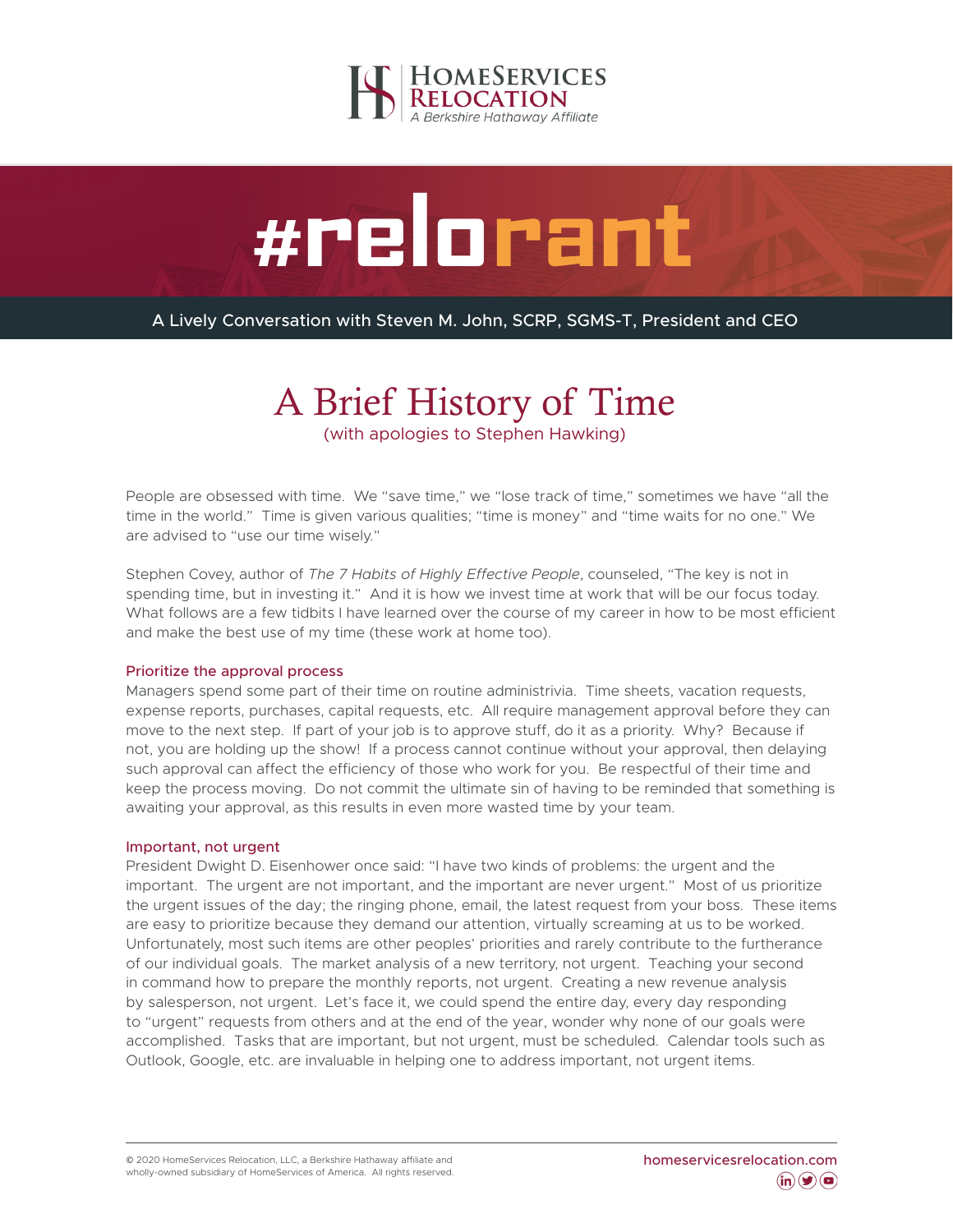

Put an hour on your calendar each day for such items. Making it a calendar item, with a reminder, now turns it into an "urgent" item that calls out for attention. Blocking out an hour ensures that you will not have something else scheduled at that time. Be honest with yourself, and don't just ignore the reminder when it pops up on your screen. Time invested in important, not urgent tasks will be critical to reaching your goals.

## Your email in-box is not your "to-do" list

Many people sit down at their desk in the morning and the very first thing they do is start working email. Now, I don't know about you, but it would be odd for my most important task of the day to be magically sitting in my email in-box. While I might spend five minutes in the morning scanning my inbox for anything urgent (approvals for example, see above), email should be prioritized against your entire list of to-dos and worked accordingly. While reaching "in-box zero" is gratifying, email generally represents someone else's priority and will rarely help you accomplish your most important goals.

### Total project time does not equal the sum of the tasks

We all have projects that need to be completed. In many cases, these are important, but not urgent issues. So why do they always take so long? Most projects are comprised of multiple sub-tasks, often spread across multiple team members. Some tasks can be accomplished simultaneously, but many will be dependent upon the completion of another task, requiring completion in sequence. If one were to add up the time required to complete all tasks, it may equal a day or a week. Then why does it take months to get some projects completed? It is these dependent tasks that slow down a project. If there are four tasks to be accomplished in sequence to finish a project and each task takes an hour, we should be able to complete the entire project before lunch. Unfortunately, it does not work that way. Susie may have the first task and starts it right away, finishing by 9am. Bob has the second task, but is in meetings all morning, runs an errand at lunch and then dives into email when he gets back. It's 3:30 by the time he's at "in-box zero," so opts to start his project task tomorrow. You can see where this leads. Our four-hour project can easily stretch into a week or more of elapsed time if team members do not prioritize their project tasks. When managing a project comprised of multiple tasks and team members, you must also manage the elapsed time between sequential tasks. Get commitments from team members regarding stop and start times so that you can limit the amount of elapsed time between tasks.

### Multi-tasking

I've had people tell me (usually in interviews) they are good at "multi-tasking." I'm never sure what they really mean. Outside of walking and chewing gum, the human brain has little capacity to do two things at once. There is a reason for the phrase, "undivided attention." If you do try to do two things at once, what you are really doing is constantly shifting your attention between two tasks. Let's say you are working on the budget spreadsheet while listening to the monthly sales call. You listen a little, then focus on the spreadsheet, then listen a little more. You will likely miss half of what is said, you will not work your spreadsheet efficiently and will probably miss budget items you would have thought of if you had given it your undivided attention. Focus will make you more effective.

*"To do two things at once is to do neither."* - Publius Syrus, ancient writer